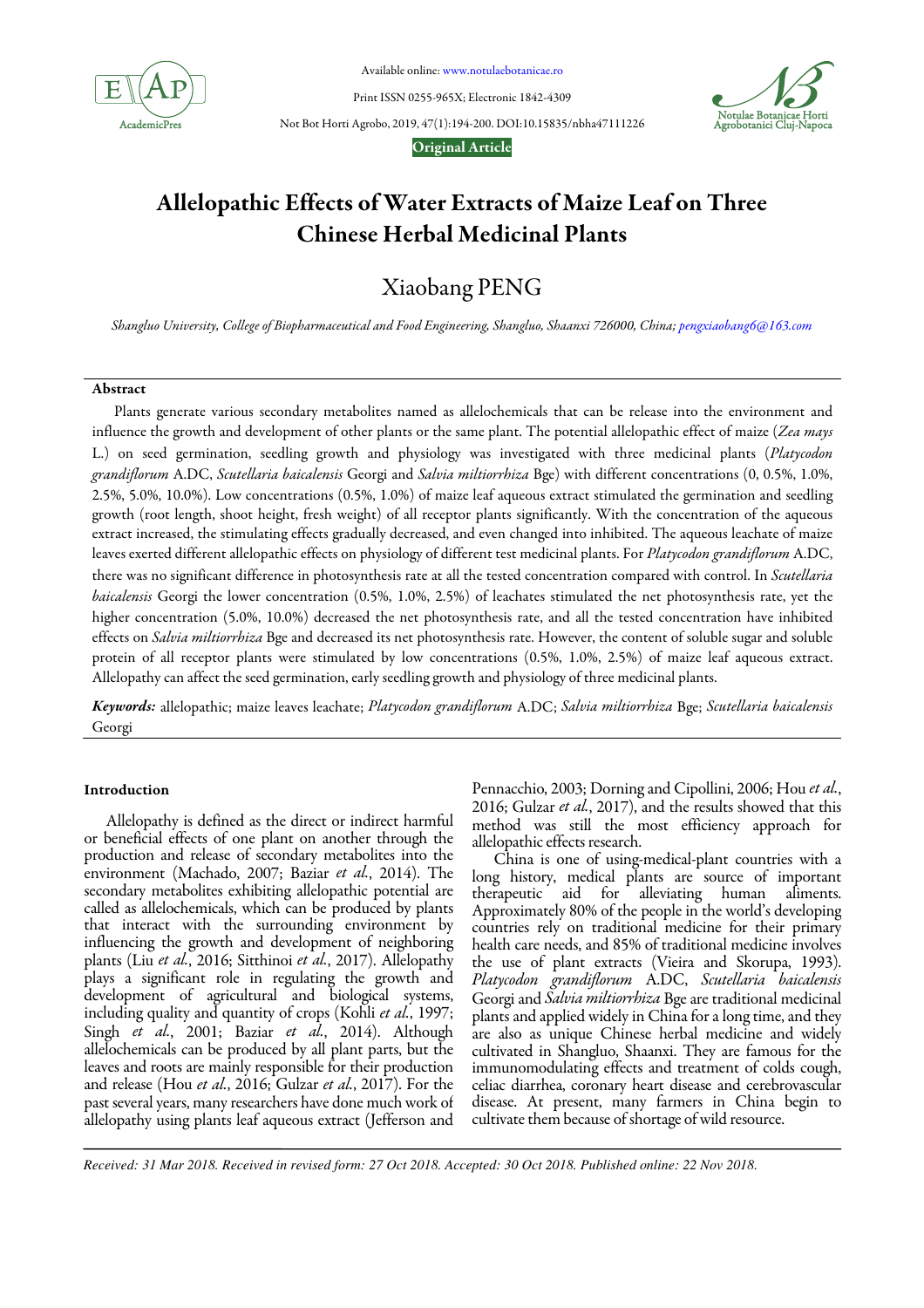However, the high-efficiency monoculture has caused new problems, which buildup of pests and soil sickness, severely deteriorated soil health, and the yields of medicinal plants decreased year by year (Gao *et al.*, 2006). This is what we say the continuous cropping obstacles*.* Therefore, the recent emphasis in Chinese herbal medicine planting has shifted from a primary goal of maximizing yields over the short term, to a sustainable productivity over long periods of time. In the actual production, it was reported that Chinese herbal medicine plants rotation with corn can overcome this obstacle and obtain high yields of herbal medicine (Fabricant and Farnsworth, 2001; Yuan *et al.*, 2016). Therefore, it is important to select the properly species for crop rotations or intercropping, and if these effects are utilized properly*,* the continuous cropping obstacles problem could be overcome through the adoption of crop rotations and intercropping systems, it is possible to speed up the development of ecological sustainable agriculture. However, no such research has been done on the effects of aqueous extracts of maize leaves on medicinal plants in China*.* Bioassays are useful and necessary tools for studying the allelopathic potential of plant extracts and for evaluating the activity of the extracts during purification and identification of allelopathic compounds (Hou *et al.*, 2016). Therefore, the aim of this work was to study the allelopathic effects of maize leaves on the seed germination, early seedling growth and physiology of three medicinal plants, in order to get some useful information for maize rotations or intercropping with these three medicinal plants*.*

### Materials and Methods

## *Preparation of aqueous extracts*

The fresh leaves of maize (*Zea mays* L.) were collected in September 2011, from the experimental field, Department of Biological and Medical Engineering, Shangluo University, Shangluo, Shaanxi, China*.* Fresh leaves were cut into 1-cm pieces and 10 g fresh sample were immersed in 100 ml distilled water and shaken for 24 h at room temperature (20*-*25 °C), the solution was filtered through three-layers of filter paper and kept at 4 °C until application. For germination bioassay, it was further diluted to 0%, 0.5%, 1.0%, 2.5%, 5.0%, 10.0% concentrations with distilled water*.*

## *Germination bioassay*

All seeds of three receptor plants (*Platycodon grandiflorum* A.DC, *Scutellaria baicalensis* Georgi, and *Salvia miltiorrhiza* Bge) were purchased from the Medicinal materials market of Shangluo, Shaanxi, China. Before germination tests, the plant seeds were surface-sterilized with 10:1 water/bleach (commercial NaOCl) solution for 5 min and then washed six times with distilled water (Li *et al.*, 2010b)*.*

Seeds of three receptor plants were germinated and the filter paper was moistened with 5 mL of the aqueous extracts of 0.5%, 1.0%, 2.5%, 5.0%, 10.0%, and distilled water was used as control*.* Twenty seeds were spread out on two sheets of filter paper placed in Petri dishes (9 cm diameter)*.* There were five replicate Petri dishes for each treatment. The Petri dishes were randomized and incubated at 25 °C in darkness in an incubator. Germination was determined by counting the number of germinated seeds at 24 h till 10 days. The germination rate (*GR*) was calculated as follows:  $GR (%)$  = seeds germinated / total seeds  $\times 100$ . The germination index (*GI*) was calculated using the formula  $GI = \sum G_i / T_i$ , where  $G_i$  is the number of radicles emerged at time *i*, and *T<sup>i</sup>* is the number of days from planting. The inhibitory rate (*IR*) was calculated using the formula  $(C-T)$  /  $C \times 100\%$ , where *C* is the mean value of control, and *T* is the mean value of each extract treatment. *IR* > 0 indicates inhibition, *IR* < 0 indicates promotion, and the magnitude of *IR* values reflects the intensity of the allelopathic effect (Williamson and Richardson, 1988). At the same time, by referring to Read and Northcote (1981), soluble protein (*SP*) and soluble sugar (*SS*) of receptor were tested everyday. After 10 days incubation, the receptor plants germination in each dish was recorded, the length of root, shoot and fresh weight of the plants were measured. Final germination was expressed as percentage after statistical analyses were performed on the raw data.

## *Pot culture*

Plastic pots (each  $15 \times 10$  cm) were filled with 500 g of vermiculite and five seedlings (14-days old) of *Platycodon grandiflorum* A.DC, *Scutellaria baicalensis* Georgi and *Salvia miltiorrhiza* Bge were transplanted in each pot. The pots were watered daily with 100 ml fresh leaves leachate of 0.5%, 1.0%, 2.5%, 5.0%, 10.0% concentration as per treatments, and 100 mL distilled water was used as control at the same time. The pots were kept in a greenhouse with 12 hours day length and day and night temperatures of 24 and 18 °C respectively. There were five replicates for each treatment, and the pots were completely randomized.

After two weeks, a portable photosynthesis system (LI-6400; LI-COR Inc., Lincoln, NE, USA) with a red/blue LED light source (LI6400-02B) mounted onto a 6  $cm<sup>2</sup>$ chamber was used to determine the rate of net  $CO<sub>2</sub>$ assimilation (NA). Each treatment was repeated three times.

#### *Statistical analysis*

All the data were analyzed using a one-way ANOVA test in the statistical software SPSS 12.0.1, and means were compared using Duncan's multiple range test at 5% level.

#### Results

# *Germination rate of three medicinal plants in different concentrations of maize leaf aqueous extract*

As shown in Table 1, the low concentrations of maize leaf aqueous extract stimulated the rate of the three medicinal plants seed germination significantly, when the concentrations of maize leaf aqueous extract reached 1.0%, *Platycodon grandiflorum* A.DC and *Salvia miltiorrhiza* Bge reached the highest germination rate. However, the highest germination rate of *Scutellaria baicalensis* Georgi was appeared at the concentrations of 5.0% (Table 1). With the concentration of the aqueous extract increased, the germination rate of all the receptors decreased, and the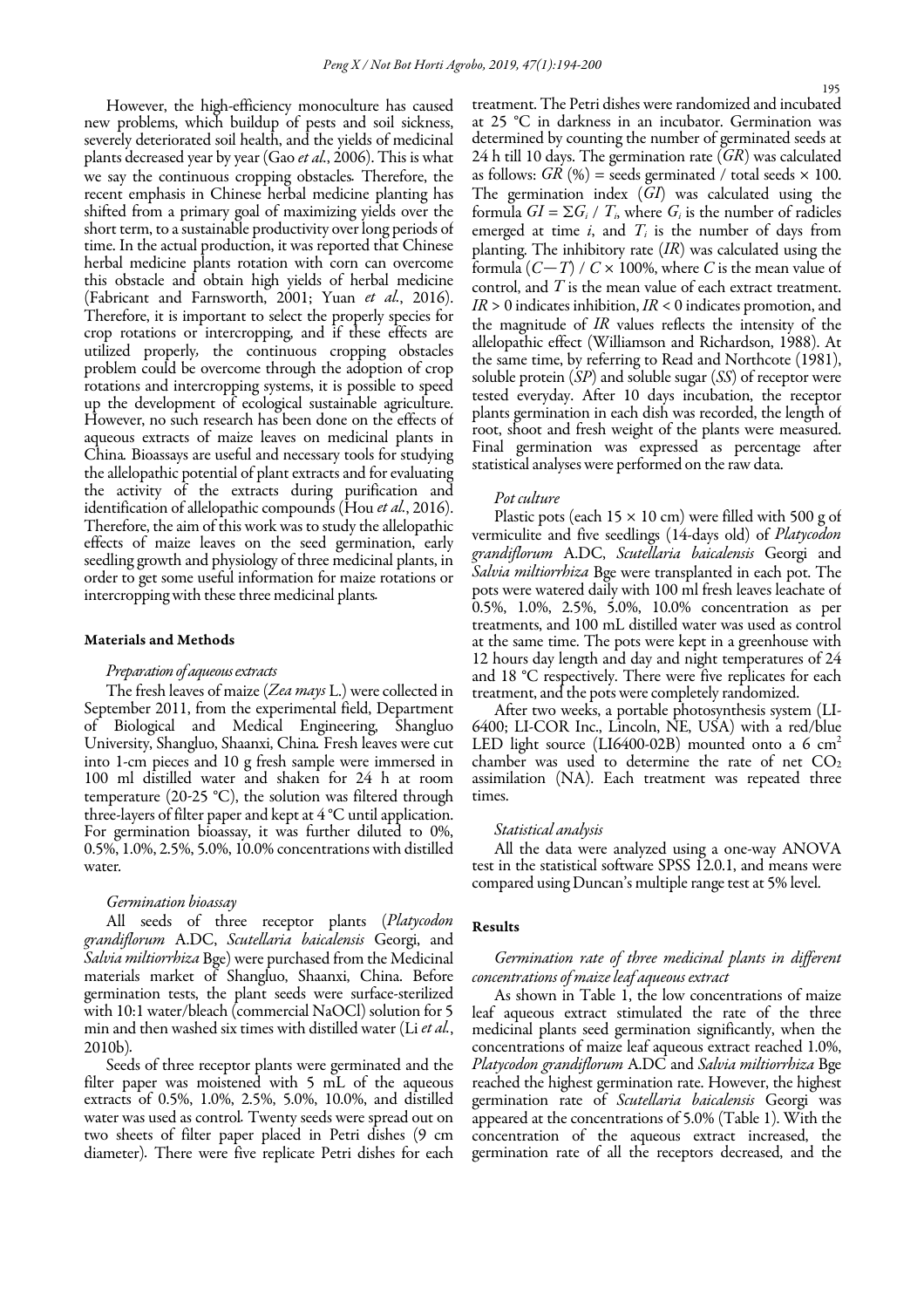lowest germination rate of three medicinal plants seed were all appeared at the highest concentrations of maize leaf aqueous extract (10.0%). The results showed that low concentrations of maize leaf aqueous extract stimulated the rate of seed germination of the three medicinal plants, and high concentration of the aqueous extract could have an inhibitory effect on seed germination of the three medical plants.

# *Germination index of three medicinal plants in different concentrations of maize leaf aqueous extract*

The germination index (*GI*) of the three medicinal plants at different concentrations of maize leaf aqueous extract was present in Table 2. The main factors and interactions appeared significant in the statistical analysis. Increasing proportion of maize leaf aqueous extract reduced the germination index of *Scutellaria baicalensis* Georgi and *Salvia miltiorrhiza* Bge, and a considerable decrease in germination index was recorded when maize leaf aqueous extract concentration exceeded 2.5%. In *Platycodon grandiflorum* A.DC this "threshold value" appeared from 1.0% concentration of maize leaf aqueous extract. The biggest germination index of *Scutellaria baicalensis* Georgi and *Salvia miltiorrhiza* Bge were appeared at the concentrations of maize leaf aqueous extract reached 1.0%, while the biggest one of *Platycodon grandiflorum* A.DC was at 0.5% concentrations of maize leaf aqueous extract.

# *Seedling growth of three medicinal plants in different concentrations of maize leaf aqueous extract*

The effects of different concentrations of maize leaf aqueous extract on root length of three receptors are shown in Fig. 1A. The low concentration of maize leaves aqueous extracts significantly stimulated the root length of all the tested medicinal plants, *Scutellaria baicalensis* Georgi was affected most strongly, with stimulation of radicle elongation by all 2.5% range of the aqueous extracts, and the highest stimulation of all receptor plants was in *Scutellaria baicalensis* Georgi at 2.5% concentration (root length increased 30.1% compared with control). However, with the concentration increasing, the effects of aqueous extracts of maize leaves began to inhibit the radicle elongation, even start from 1.0% concentration for *Salvia miltiorrhiza* Bge. The effects on shoot height was similar with it on root length (Fig. 1B), which was low concentrations stimulated the shoot height of the medical plants and high concentration inhibited it. The shoot height of *Platycodon grandiflorum* A.DC and *Salvia miltiorrhiza* Bge were inhibited at 5.0% and 2.5% concentration respectively, and at 10.0% concentration, the highest inhibition was in *Salvia miltiorrhiza* Bge (shoot height decreased 46.1% compared with control). On the other hand, the shoot height of *Scutellaria baicalensis* Georgi was similar to root length of it, which was promoted by 18.3% at 2.5% concentration. Different allelopathic activities of seedlings fresh weight of three receptor plants at different concentrations showed various trends (Fig. 1C). For *Scutellaria baicalensis* Georgi and *Salvia miltiorrhiza* Bge, lower concentration (0.5%, 1.0%, 2.5%) stimulated the seedling fresh weight, and higher concentrations (5.0% and 10.0%) inhibited the fresh weight. At 10.0% concentration, the highest inhibition was in *Salvia miltiorrhiza* Bge (Fresh weight decreased 34.5% compare with control). However, the different concentration of maize leaves leachate were harmless to fresh weight in *Platycodon grandiflorum* A.DC. In this experiment, *Scutellaria baicalensis* Georgi was the more promoted test species, while shoot height was the most sensitive parameter. The variance analysis showed significant interaction in germination rate, root length, shoot height and fresh weight between different test concentrations. In addition, we also found that the inhibition of maize leaves leachate to receptor plant's root growth not only appeared on the length of root but also on the form and color of root.

Table 1. Germination rate of three receptor plants in different concentrations of extracts

| <b>Extracts concentration</b> | Platycodon grandiflorum | Scutellaria baicalensis | Salvia miltiorrhiza |
|-------------------------------|-------------------------|-------------------------|---------------------|
| $0\%$ (CK)                    | $88.1 \pm 0.2 b$        | $80.1 \pm 0.6$          | $83.0 \pm 1.0$      |
| 0.5%                          | $90.8 \pm 0.8a$         | $82.1 \pm 0.1$          | $85.8 \pm 0.6a$     |
| 1.0%                          | $92.8 \pm 1.1a$         | $84.4 \pm 1.1a$         | $87.6 \pm 0.9a$     |
| 2.5%                          | $85.0 \pm 1.3 b$        | $85.2 \pm 0.2a$         | $81.0 \pm 0.6$      |
| 5.0%                          | $83.1 \pm 0.7$ b        | $87.1 \pm 0.2a$         | $80.1 \pm 0.9$      |
| 10.0%                         | $80.0 \pm 0.1c$         | $77.0 \pm 0.7c$         | $76.4 \pm 0.3c$     |

Note: Different letters in the same column indicate significantly difference at the 0.05 level.

Table 2. Germination index of three receptor plants in different concentrations of extracts

| Extracts concentration | Platycodon grandiflorum (%) | Scutellaria baicalensis (%) | Salvia miltiorrhiza (%) |
|------------------------|-----------------------------|-----------------------------|-------------------------|
| $0\%$ (CK)             | $3.6 + 0.4a$                | $2.7 \pm 0.3 b$             | $4.0 + 0.2b$            |
| 0.5%                   | $4.0 + 0.4a$                | $3.0 + 0.4a$                | $4.5 + 0.7a$            |
| 1.0%                   | $3.3 + 0.6$                 | $3.2 \pm 0.5a$              | $4.8 + 0.3a$            |
| 2.5%                   | $3.2 + 0.3b$                | $2.6 + 0.8$                 | $3.72 + 0.8b$           |
| 5.0%                   | $2.9 + 0.6$                 | $2.0 + 0.5c$                | $3.6 + 0.4b$            |
| 10.0%                  | $2.3 \pm 0.7c$              | $2.0 \pm 0.7c$              | $2.6 + 0.6c$            |

Note: Different letters in the same column indicate significantly difference at the 0.05 level.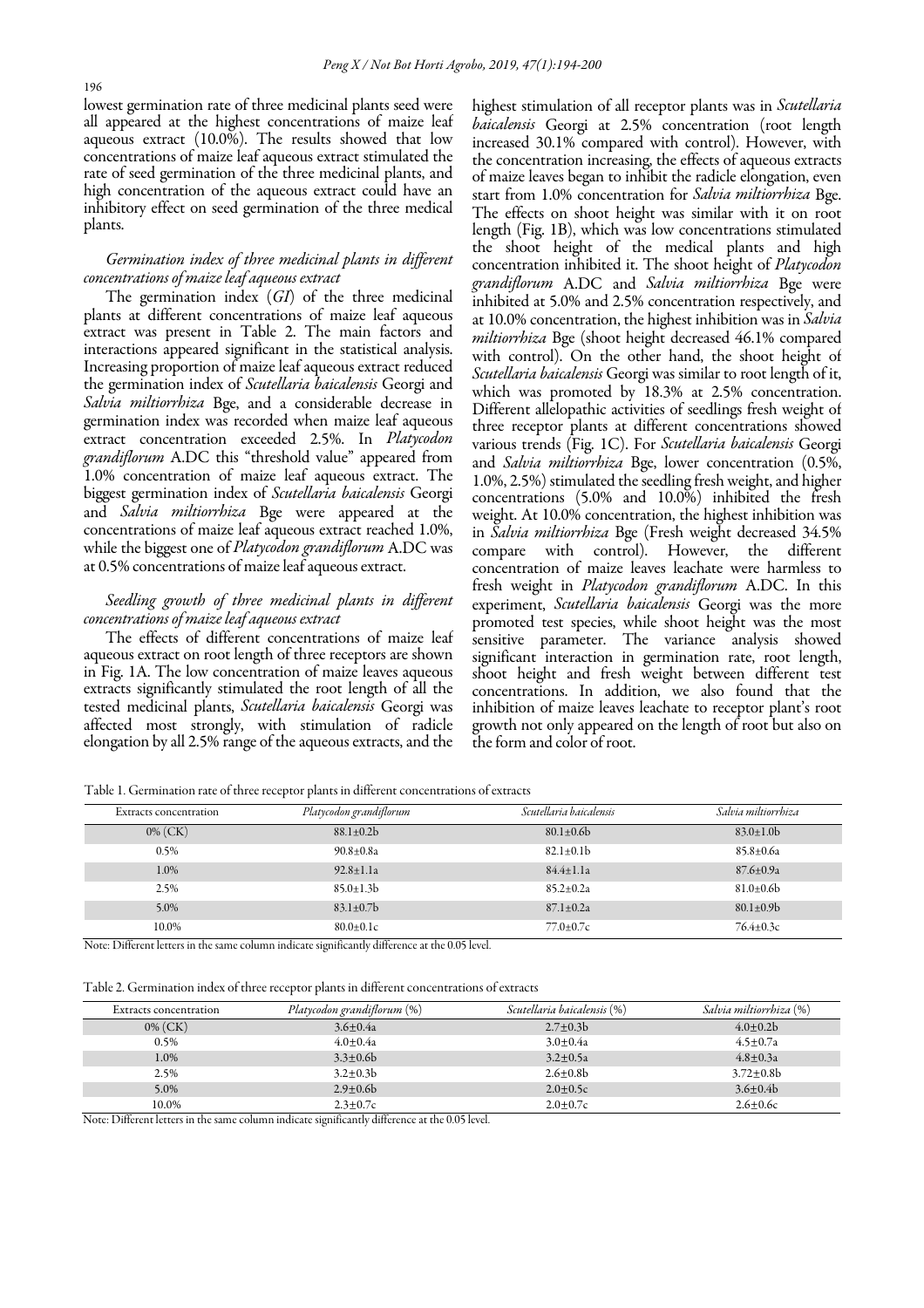

Fig. 1. The physiological parameters of three receptor plants in different concentrations of maize leaf aqueous extract. (A) Root length; (B) shoot height; (C) fresh weight

*Effect of the soluble protein and soluble sugar content alteration of three medicinal plants in different concentrations of maize leaf aqueous extract* 

Soluble protein as important matter can provide nitrogen nutrient for seed germination and seedling growth, and it has significant relationship with formation and keep the seed vigor. Table 3 shows that soluble protein content increased continually at the stage of low concentrations (0.5%, 1.0%, 2.5%) of maize leaf aqueous extract. When the concentrations continued to increase, especially starting from the 5.0% concentration, the soluble protein of three receptor plants decreased sharply. The lowest soluble protein content of *Platycodon grandiflorum* A.DC, *Scutellaria baicalensis* Georgi and *Salvia miltiorrhiza* Bge were all appeared in the highest concentration (10%) in our experiment, and their soluble protein content decreased 12.6%, 9.9% and 25.7% respectively compared with the control. Soluble sugar as important osmoregulation matter can decrease osmotic potential and improve stability of soluble protein. As shown in Table 4, all aqueous leachate affected the soluble protein content of *Platycodon grandiflorum* A.DC, *Scutellaria baicalensis* Georgi and *Salvia miltiorrhiza* Bge. At the beginning of low concentrations (0.5%, 1.0%), soluble sugar content of three receptor plants were increased unconspicuous, but it decreased significantly starting from the concentrations of 2.5%, and the 10.0% leachate concentration caused the maximum inhibition in *Platycodon grandiflorum* A.DC (Soluble sugar content decreased 7.4% compare with control). It has been suggested that low concentrations of maize leaf aqueous extract can promote receptor plant seed's starch and storage protein mutual transformation, and provide energy and material base for seed germination and seedling growth.

# *Photosynthesis rate (Pn) of three medicinal plants in different concentrations of maize leaf aqueous extract*

In our experiment, the photosynthesis rate of three receptor plants showed different variable trends induced by maize leaves leachate (Table 5). For *Platycodon grandiflorum* A.DC, there was no significant difference in photosynthesis rate at all the tested concentrations compared with control. In *Scutellaria baicalensis* Georgi the lower concentration (0.5%, 1.0%, 2.5%) of leachates stimulated the net photosynthesis rate (32.7%, 5.2%, 44.1%), yet the higher concentration (5.0%, 10.0%) decreased the net photosynthesis rate (6.9%, 46.0%). However, as shown in Table 5, all the tested concentration have inhibited effects on *Salvia miltiorrhiza* Bge and decreased its net photosynthesis rate compared with control, and the lowest was at 10.0% concentration, the net photosynthesis rate decreased 50.5%. These results showed the positive and negative mechanism of maize leaves leachate on various receptor plants at different concentration.

#### Discussion

It is well known that extensive work has been done on plant allelopathy which using plants organ aqueous extract (Jefferson and Pennacchio, 2003; Dorning and Cipollini, 2006; Gulzar *et al.*, 2017; Sitthinoi *et al.*, 2017). In the current study, low concentrations (0.5%, 1.0%) of maize leaf aqueous extract stimulated the rate of seed germination significantly of the three receptors, for *Scutellaria baicalensis*  Georgi, the effective concentration even up to 5.0%. The results showed that low concentrations (0.5%, 1.0%) of maize leaf aqueous extract enhanced the root length, shoot height and fresh weight of receptor plants, but with the concentration of the aqueous extract increased, the stimulating effects of all the receptors gradually decreased, and even changed into inhibited. It has been frequently suggested that the low concentrations of maize leaf aqueous extract stimulated the rate of seed germination and seedling growth of the three medicinal plants, and high concentration of the aqueous extract could have an inhibitory effect on that of the medical plants. It indicates that maize leaf aqueous extract liquid contains some of the hydrophilic allelochemicals which affect plant seed germination and seedling growth of the receptor, and they have some damage effect to cell membrane and enzyme activity (Baziar *et al.*, 2014; Gulzar *et al.*, 2017; Sitthinoi *et al.*, 2017).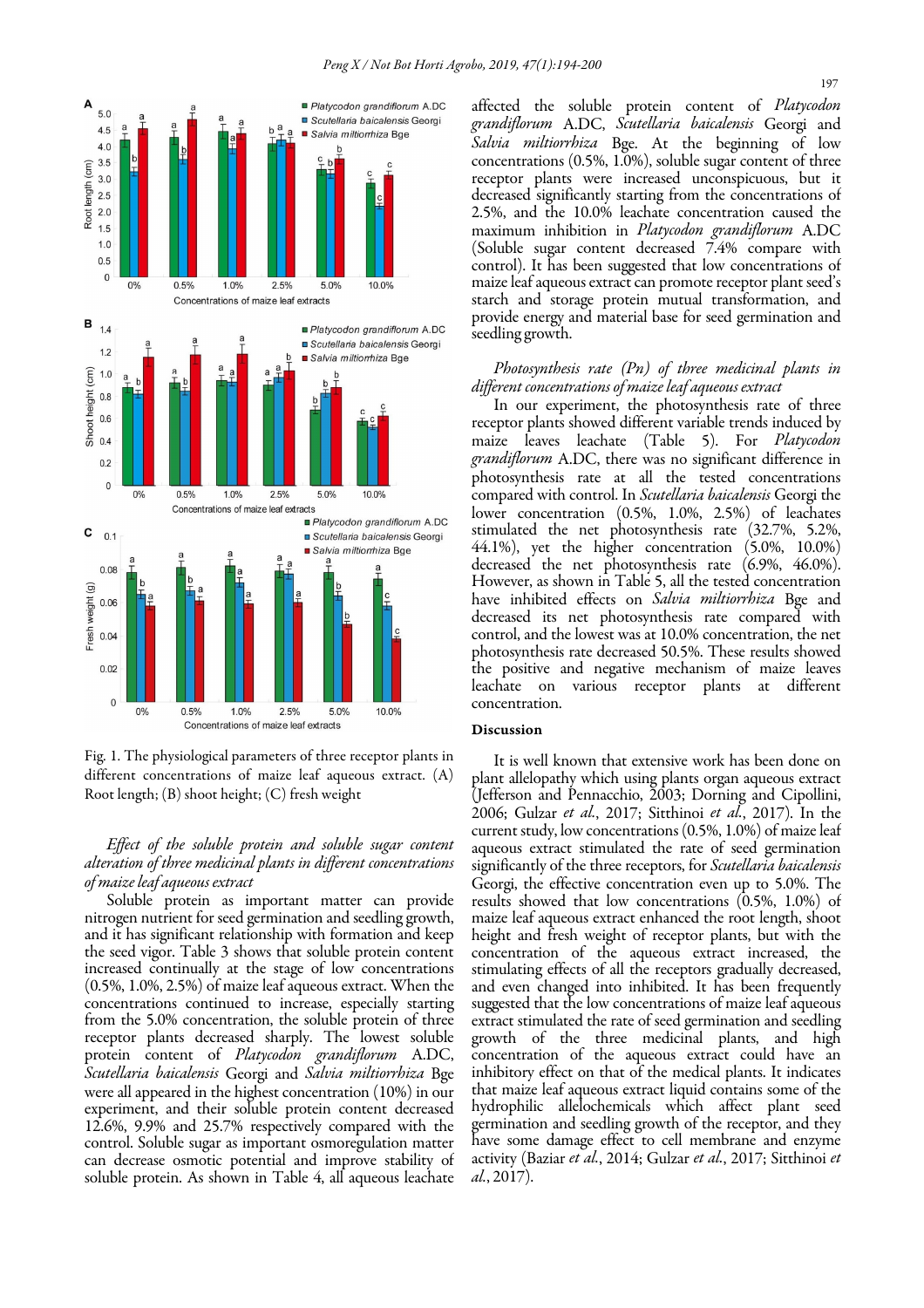#### *Peng X / Not Bot Horti Agrobo, 2019, 47(1):194-200*

| Table 3. Content of soluble protein of three receptor plants in different concentrations of extracts |  |  |  |
|------------------------------------------------------------------------------------------------------|--|--|--|
|------------------------------------------------------------------------------------------------------|--|--|--|

| <b>Extracts concentration</b> | Platycodon grandiflorum $(mg/g)$ | Scutellaria baicalensis $(mg/g)$ | Salvia miltiorrhiza $(mg/g)$ |
|-------------------------------|----------------------------------|----------------------------------|------------------------------|
| $0\%$ (CK)                    | $68.2 \pm 1.2 b$                 | $55.2 \pm 1.1$                   | $60.1 \pm 1.1$               |
| 0.5%                          | $71.1 \pm 0.6a$                  | $58.3 \pm 1.0$ b                 | $63.3 \pm 1.0a$              |
| 1.0%                          | $74.2 \pm 1.3a$                  | $63.2 \pm 0.9a$                  | $66.1 \pm 1.1a$              |
| 2.5%                          | $72.4 \pm 1.2a$                  | $65.4 \pm 0.9a$                  | $64.6 \pm 1.2a$              |
| $5.0\%$                       | $62.4 \pm 0.7c$                  | 52.1 $\pm$ 0.7b                  | $50.2 \pm 0.6c$              |
| 10.0%<br>- -<br>---           | 59.6 $\pm 0.6c$<br>$\sim$ $\sim$ | $49.8 \pm 1.1c$                  | $44.7 \pm 1.3c$              |

Note: Different letters in the same column indicate significantly difference at the 0.05 level.

Table 4. Content of soluble sugar of three receptor plants in different concentrations of extracts

| <b>Extracts concentration</b>     | Platycodon grandiflorum (%) | Scutellaria baicalensis (%) | Salvia miltiorrhiza (%) |
|-----------------------------------|-----------------------------|-----------------------------|-------------------------|
| $0\%$ (CK)                        | $12.4 \pm 1.0$              | $22.2 \pm 0.8$              | $14.4 \pm 1.1$          |
| $0.5\%$                           | $12.7 \pm 0.8a$             | $22.7 \pm 0.6a$             | $14.9 \pm 0.2a$         |
| 1.0%                              | $12.4 \pm 0.4$              | $22.7 \pm 0.7a$             | $14.5 \pm 0.8$ b        |
| 2.5%                              | $12.5 \pm 1.1a$             | $21.9 \pm 0.9$              | $14.3 \pm 1.1$ b        |
| 5.0%                              | $11.4 \pm 1.2c$             | $21.2 \pm 1.0c$             | $13.6 \pm 0.4c$         |
| 10.0%<br>$\overline{\phantom{a}}$ | $11.3 \pm 0.9c$             | $21.2 \pm 0.7c$             | $12.8 \pm 0.3c$         |

Note: Different letters in the same column indicate significantly difference at the 0.05 level.

Table 5. Photosynthesis rate of three receptor plants in different concentrations of extracts

| <b>Extracts concentration</b> | <i>Platycodon grandiflorum</i> ( $\mu$ mol·m <sup>-2</sup> ·s <sup>-1</sup> ) | <i>Scutellaria baicalensis</i> (umol·m <sup>-2</sup> ·s <sup>-1</sup> ) | <i>Salvia miltiorrhiza</i> (µmol·m <sup>-2</sup> ·s <sup>-1</sup> ) |
|-------------------------------|-------------------------------------------------------------------------------|-------------------------------------------------------------------------|---------------------------------------------------------------------|
| $0\%$ (CK)                    | $8.2 \pm 1.1a$                                                                | $4.0 \pm 0.7$ b                                                         | $6.2 \pm 0.6a$                                                      |
| 0.5%                          | $8.1 \pm 0.7a$                                                                | $5.4 \pm 0.8a$                                                          | $4.6 \pm 1.1$ b                                                     |
| 1.0%                          | $8.1 \pm 0.8a$                                                                | $4.3 \pm 1.0$ b                                                         | $5.8 \pm 0.4a$                                                      |
| 2.5%                          | $8.1 \pm 1.1a$                                                                | $5.8 \pm 0.6a$                                                          | $4.3 \pm 1.0$ b                                                     |
| 5.0%                          | $7.9 \pm 1.1a$                                                                | $3.8 \pm 1.1c$                                                          | $3.4 \pm 0.4c$                                                      |
| 10.0%                         | $7.6 \pm 0.8a$                                                                | $2.2 \pm 0.8c$                                                          | $3.1 \pm 0.7c$                                                      |

Note: Different letters in the same column indicate significantly difference at the 0.05 level.

 receptor plant's root appeared more sensitive than that on Compared to control, receptor plants had curly root and the color of its root becomes deep and dark, indicating that the allelochemicals from maize leaves aqueous extract inhibited the cell division of radicle and germ of receptor seedlings. In addition, we found that the inhibition effect of the potential allelochemicals in maize leaves leachate on receptor plant's shoot, which is consistent with previous reports (Meksawat and Pornprom, 2010; Sitthinoi *et al.*, 2017)*.* The reason is probably because of under the test conditions there was enough moisture in the Petri dishes, root growth of elongation was inhibited and the root became stout, which is advantageous to the absorption of moisture, so as to promoted the growth of seedlings or changed the material distribution between the seedlings and root of the receptor plant.

Allelopathy refers to the beneficial or harmful effects of one plant on another by the release of inhibitory substances from plants into the environment through root exudation, leaching and volatilization, and through the decomposition of plant residues. Allelopathy in agriculture is receiving considerable attention because of the allelochemicals that reduce the yields of crop plants due to phytotoxicity (Khalid *et al.*, 2002; Inderjit and Duke, 2003; Weston and Duke, 2003; Gulzar *et al.*, 2017), and this chemical substances is polymer, mainly compound with phenols and fatty acid, and exists in the soil-plant systems with ester key form (Li *et al.*, 2010c; Greer *et al.*, 2014). A number of studies showed

that allelopathy effects of receptor was depend on the concentrations of water extracts of organs from donor plants, different concentration has different effects, it has obviously concentration effect (Han *et al.*, 2002; Ahmed *et al.*, 2008; Siddiqui *et al.*, 2009; Sitthinoi *et al.*, 2017). In this study, with the concentration of the aqueous extract increased, the stimulating effects on the rate of seed germination, root length, shoot height and fresh weight of all the receptors gradually decreased, and even changed into inhibited. However, allelopathic potential would vary significantly at different growth stages and in various habitats. A previous study demonstrated significant differences in the type of allelochemical produced by rice, depending on the growth stage (Song *et al.*, 2004), so allelopathy effects of water extracts of maize leaf on the three medicinal plants also need further more research work to do at other growth stage*.*

The study found that soluble sugar content and soluble protein content of all receptor seed which treat with low concentrations (0.5%, 1.0%, 2.5%) water extracts of maize leaf were higher than those of control. There are reports that the content of soluble sugar of seed was increased when it under the adversity conditions, emergence of this phenomenon is not only due to that soluble sugar influence cell osmotic regulation function, and more important is that many soluble carbohydrates are the signal substance of plant adapt to the special environments, and it can adjust the defensive reaction of the plant (Yoshida *et al.*, 2002).

198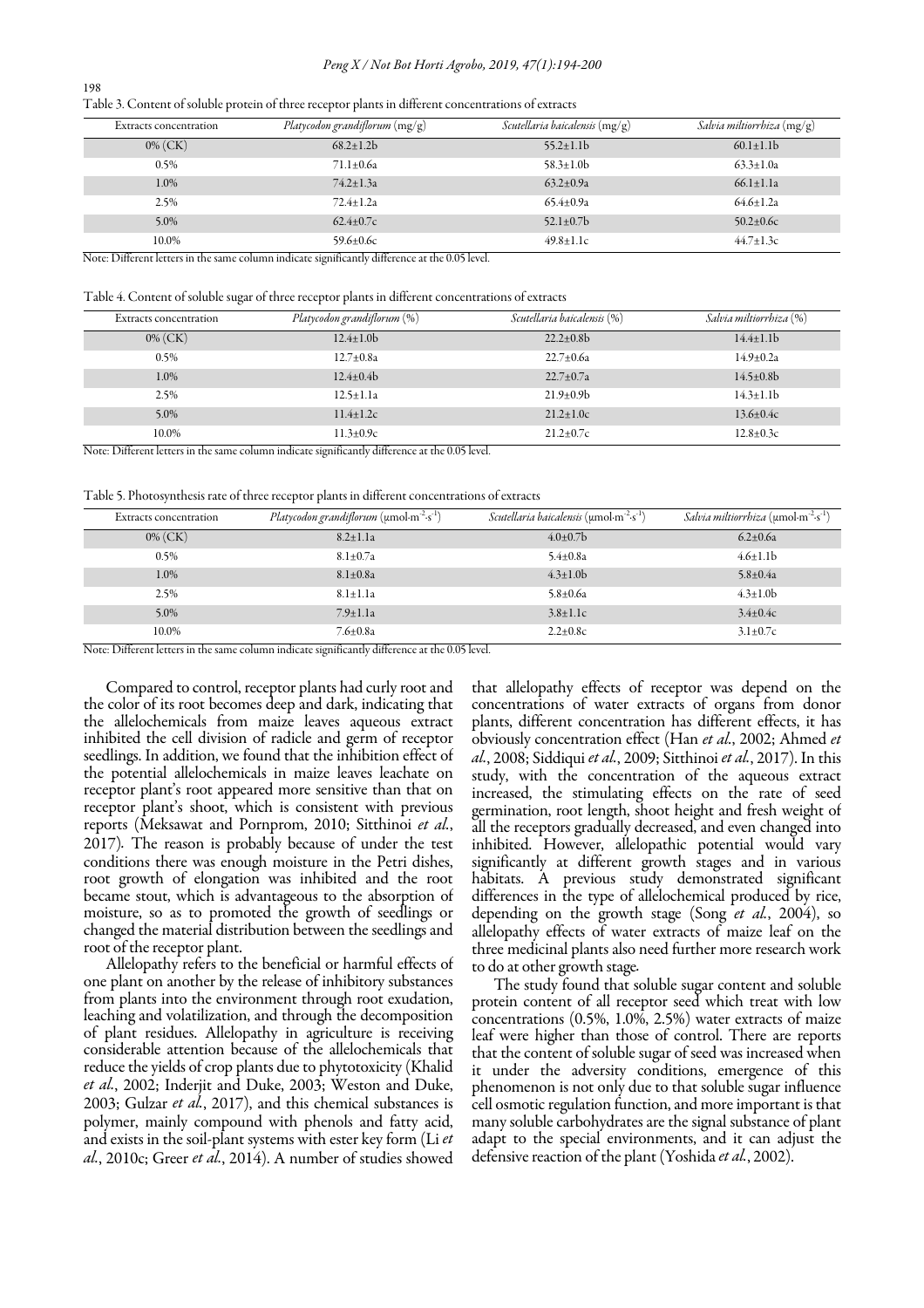In addition, under the adversity conditions, amount of protein expression of plant was changed, and some specific protein was induced (Shen *et al.*, 2003; Renaut *et al.*, 2004), so the final protein content depends on the change of both. Soluble protein content of three medicinal plants seed which treat with low concentrations (0.5%, 1.0%, 2.5%) water extracts of maize leaf were higher than that of other treatments, it is suggest that in allelochemicals' stress, plant may produce some specific protein to resist the adverse effect of the outside world, this finding is consistent with the results in grape (Li *et al.*, 2010a). Some studies suggested that allelochemicals inhibits plant growth by reducing photosynthesis, interruption of dark respiration and ATP synthesis and disruption of amino acids metabolism (Hejl *et al.*, 1993; Weir *et al.*, 2004). In our experiment, the photosynthesis rate of three receptor plants showed different variable trends induced by leaves leachate. There was no significant difference in photosynthesis rate at all the tested concentration for *Platycodon grandiflorum* A.DC, but it decreased net photosynthesis rate of *Salvia miltiorrhiza* Bge compared with control, and in *Scutellaria baicalensis* Georgi the lower concentrations (0.5%, 1.0%, 2.5%) of leachates stimulated the net photosynthesis rate and higher concentrations (5%, 10%) decreased the net photosynthesis rate. These results showed the positive and negative mechanisms of maize leaves leachate on various receptor plants. Similar results were also observed in medicinal plants under walnut leaves leachate (Li *et al.*, 2010b). However, tying laboratory experiments to field trials has proved to be one of the weakest links for understanding allelopathy as an important process in plant communities. There is no single bioassay that can demonstrate the occurrence of allelopathy, nor its conditional effects in a variable environment. Bioassays for allelopathy must consider abiotic and biotic environmental factors, and be linked to exudation rates, soil concentrations, and function in natural soil environments (Weidenhamer, 1996), so allelopathy effects of water extracts of maize leaf on the three medicinal plants must have further study.

The research area is located in the Shangluo Mountain area, and the regional economic development is very slow, and land natural resources also in short supply. In order to promote economic development and increasing the farmers' income, the local government encourage people to grow the Chinese herbal medical plants which have higher economy benefit than traditional crops. In the food crops and Chinese herbal medical plant intercropping system, the rainfall leaching phenomenon exists generally during the plant growth period, and the leaching content of crops may have influence on the sublayer herbal medical plant. In previous food crops-herbage compound system we pay more attention to it technology research, application of plant morphological structure, the use of collocation and nutrients complementary, but oversight the "allelopathy affection" factors, and finally bring negative impact to the composite system, and this problem also limits the theory of allelopathy to apply in the crops-herbage composite system. The ecological agriculture maintains diversity of plant species on the farm through various types of multiple cropping systems, such as mixed cropping, crop rotations etc., hence, allelopathy assumes great significance.

Allelopathy may be used to increase crop production through avoidance of negative impacts, exploitation of stimulatory effects, management and development of allelopathic crops and varieties to suppress pests (weeds, insects, nematodes, pathogens) and use of allelochemicals as pesticides and growth regulators.

## Conclusions

In conclusion, the study of allelopathy effects of water extracts of maize leaf on *Platycodon grandiflorum* A.DC, *Scutellaria baicalensis* Georgi and *Salvia miltiorrhiza* Bge not only for provide some basis theory about how to establish and manage a complex system with the different traditional crops and Chinese traditional medical plants in the actual practice, but also has very important practical significance for food stability and economic development of the local government.

#### Acknowledgements

The authors are grateful to the Project of Natural Science Foundation of Shaanxi province (2014KJXX*-*79) and Project of Shangluo (SK2014-01*-*06).

#### References

- Ahmed R, Hoque AR, Hossain MK (2008). Allelopathic effects of leaf litters of *Eucalyptus camaldulensis* on some forest and agricultural crops. Journal of Forestry Research 19(1):19-24.
- Baziar MR, Farahvash F, Mirshekari B, Rashidi V (2014). Allelopathic effect of ryegrass (*Lolium persicum*) and wild mustard (*Sinapis arvensis*) on barley. Pakistan Journal of Botany 46(6):2069-2075.
- Dorning M, Cipollini D (2006). Leaf and root extracts of the invasive shrub, *Lonicera maackii*, inhibit seed germination of three herbs with no autotoxic effects. Plant Ecology 184(2):287-296.
- Inderjit, Duke SO (2003). Ecophysiological aspects of allelopathy. Planta 217(4):529-539.
- Fabricant DS, Farnsworth NR (2001). The value of plants used in traditional medicine for drug discovery. Environmental Health Perspectives 109(Suppl 1):69-75.
- Gao WW, Zhao YJ, Wang YP, Chen SL (2006). A review of research on sustainable use of medicinal plants cropland in China. Zhongguo Zhong Yao Za Zhi 31(20):1665*-*1669.
- Greer MJ, Wilson GW, Hickman KR, Wilson SM (2014). Experimental evidence that invasive grasses use allelopathic biochemicals as a potential mechanism for invasion: chemical warfare in nature. Plant and Soil 385(1-2):165-179.
- Gulzar A, Siddiqui MB (2017). Allelopathic effect of *Calotropis procera* (Ait.) R. Br. on growth and antioxidant activity of *Brassica oleracea* var. *botrytis*. Journal of the Saudi Society of Agricultural Sciences 16(4):375*-*382.
- Han L, Shen Q, Ju H, Yan S, Yan F (2002). Allelopathy of the aqueous extracts of above ground parts of soybean and the identification of the allelochemicals.Acta Ecologica Sinica 22(9):1425*-*1432.
- Hejl AA, Einhellig FA, Rasmussen JA (1993). Effects of juglone on growth,